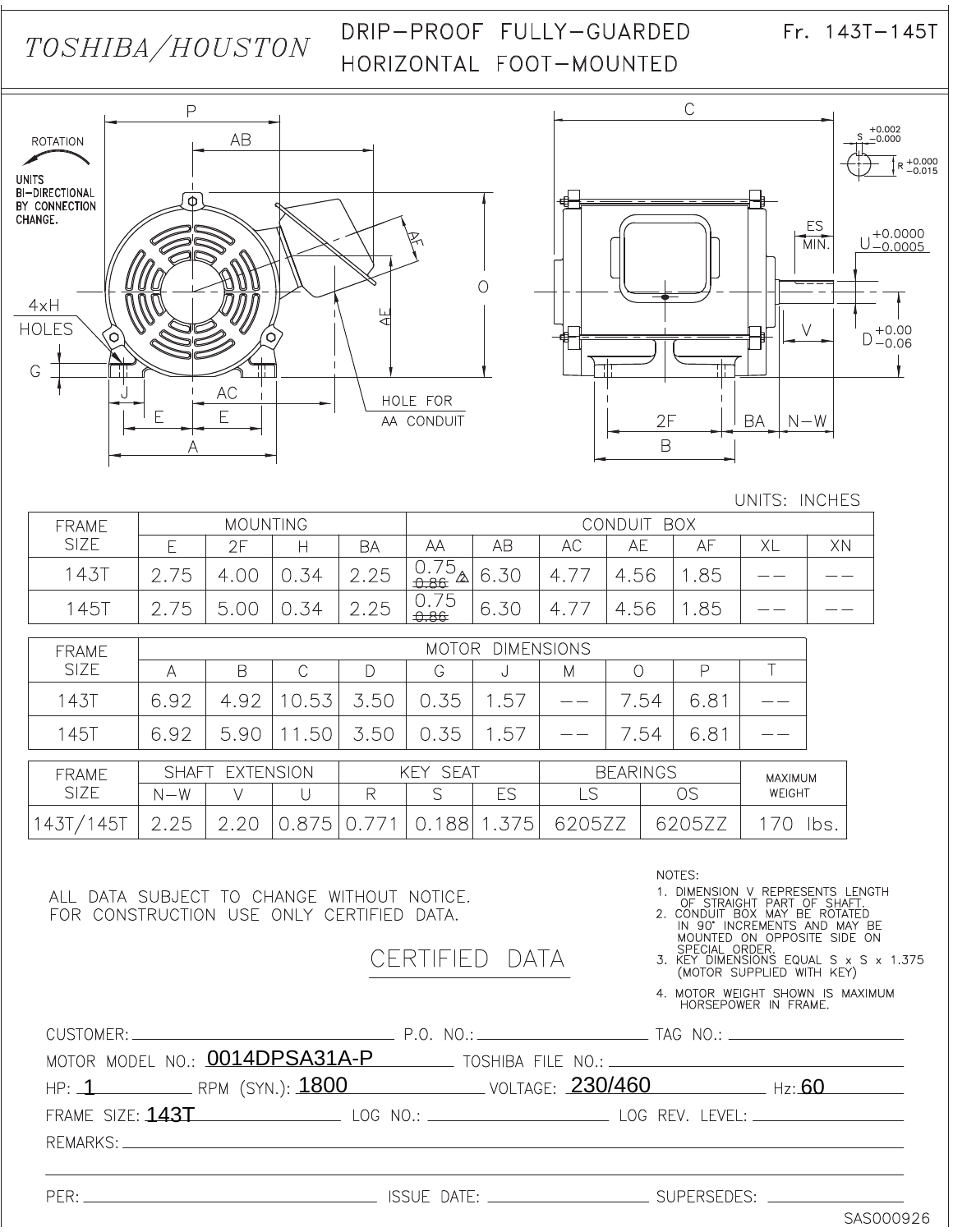| <b>TOSHIBA INTERNATIONAL CORPORATION</b>         | <b>INDEX</b>       | <b>MPCF-1033</b> |  |  |  |  |  |  |
|--------------------------------------------------|--------------------|------------------|--|--|--|--|--|--|
| <b>Industrial Division / Houston Motor Plant</b> | SHEET NO.          | 1 of 1           |  |  |  |  |  |  |
|                                                  | <b>ISSUED</b>      | 11/08/96         |  |  |  |  |  |  |
|                                                  | <b>SUPERSEDES</b>  | 10/06/95         |  |  |  |  |  |  |
|                                                  | <b>REVISION</b>    |                  |  |  |  |  |  |  |
| SQUIRREL CAGE INDUCTION MOTOR                    | <b>WRITTEN BY</b>  | R. EVANS         |  |  |  |  |  |  |
| PERFORMANCE SPECIFICATIONS                       | <b>APPROVED BY</b> | fay Bugbee       |  |  |  |  |  |  |
|                                                  | Customer Tag:      |                  |  |  |  |  |  |  |
| CUSTOMER:                                        |                    |                  |  |  |  |  |  |  |

TIC SR No.: Customer PO:

|                          |                            | <b>MOTOR NAMEPLATE DATA</b> |                        |                            |  |  |  |  |
|--------------------------|----------------------------|-----------------------------|------------------------|----------------------------|--|--|--|--|
| H.P.: 1                  | VOLTS: 230/460             | 30/60                       | Hz                     | S. RPM: 1800               |  |  |  |  |
| <b>FRAME: 143T</b>       | ENCL: ODP                  | <b>FLAMPS: 3/1.5</b>        |                        | <b>FLRPM: 1735</b>         |  |  |  |  |
| FORM: DBK1               | S.F.: 1.15                 | <b>NEMA DESIGN: B</b>       |                        | <b>INSUL CLASS: F</b>      |  |  |  |  |
| TYPE: IK                 | AMB.: 40C                  | CODE: N                     |                        | DUTY: CONT.                |  |  |  |  |
| MODEL No.: 0014DPSA31A-P |                            | kW: 0.75                    |                        | Serial No.:                |  |  |  |  |
| NOM. EFF.: 85.5          | MIN. EFF.:                 | P.F.:76.5                   |                        |                            |  |  |  |  |
|                          |                            |                             |                        |                            |  |  |  |  |
|                          |                            |                             |                        |                            |  |  |  |  |
| <b>AMPERAGE</b>          | <b>TORQUES</b>             |                             | **<br><b>BEARINGS:</b> |                            |  |  |  |  |
| Locked Rotor: 10         |                            | FULL LOAD (lb-ft.): 3.03    | Drive End: 6205ZZ      |                            |  |  |  |  |
|                          | LOCKED ROTOR (%): 275      |                             |                        | Opposite Drive End: 6205ZZ |  |  |  |  |
|                          | <b>BREAK DOWN (%): 280</b> |                             |                        |                            |  |  |  |  |

| H.P.: 1                  | VOLTS: 230/460             | 30/60                    | Hz                         | S. RPM: 1800          |  |  |
|--------------------------|----------------------------|--------------------------|----------------------------|-----------------------|--|--|
| FRAME: 143T              | ENCL: ODP                  | <b>FLAMPS: 3/1.5</b>     |                            | <b>FLRPM: 1735</b>    |  |  |
| FORM: DBK1               | S.F.: 1.15                 | NEMA DESIGN: B           |                            | <b>INSUL CLASS: F</b> |  |  |
| TYPE: IK                 | AMB.: 40C                  | CODE: N                  |                            | DUTY: CONT.           |  |  |
| MODEL No.: 0014DPSA31A-P |                            |                          | kW: 0.75                   | Serial No.:           |  |  |
| NOM. EFF.: 85.5          | MIN. EFF.:                 | P.F.:76.5                |                            |                       |  |  |
|                          |                            |                          |                            |                       |  |  |
|                          |                            |                          |                            |                       |  |  |
| <b>AMPERAGE</b>          | <b>TORQUES</b>             |                          | ** BEARINGS:               |                       |  |  |
| Locked Rotor: 10         |                            | FULL LOAD (lb-ft.): 3.03 | Drive End: 6205ZZ          |                       |  |  |
|                          | LOCKED ROTOR (%): 275      |                          | Opposite Drive End: 6205ZZ |                       |  |  |
|                          | <b>BREAK DOWN (%): 280</b> |                          |                            |                       |  |  |
|                          |                            |                          |                            |                       |  |  |
|                          |                            |                          |                            |                       |  |  |
|                          |                            |                          |                            |                       |  |  |
| <b>EFFICIENCY (%)</b>    |                            |                          | <b>POWER FACTOR (%)</b>    |                       |  |  |
| FULL LOAD: 85.5          |                            |                          | FULL LOAD: 76.5            |                       |  |  |
| 3/4 LOAD: 86             |                            |                          | 3/4 LOAD: 70               |                       |  |  |
| 1/2 LOAD: 84             |                            |                          | 1/2 LOAD: 57.5             |                       |  |  |

| <b>POWER FACTOR (%)</b> |
|-------------------------|
| FULL LOAD: 76.5         |
| 3/4 LOAD: 70            |
| 1/2 LOAD: 57.5          |
|                         |

ALL CHARACTERISTICS ARE AVERAGE EXPECTED VALUES BASED UPON RATED VOLTAGE, FREQUENCY AND SINEWAVE POWER INPUT.

\* TEMPERATURE RISE WILL BE CONSISTENT WITH INSULATION, AMBIENT AND SERVICE FACTOR AS DEFINED BY NEMA-MG-12.43 OR -20.40.

\*\* BEARINGS ARE THE ONLY RECOMMENDED SPARE PART(S).